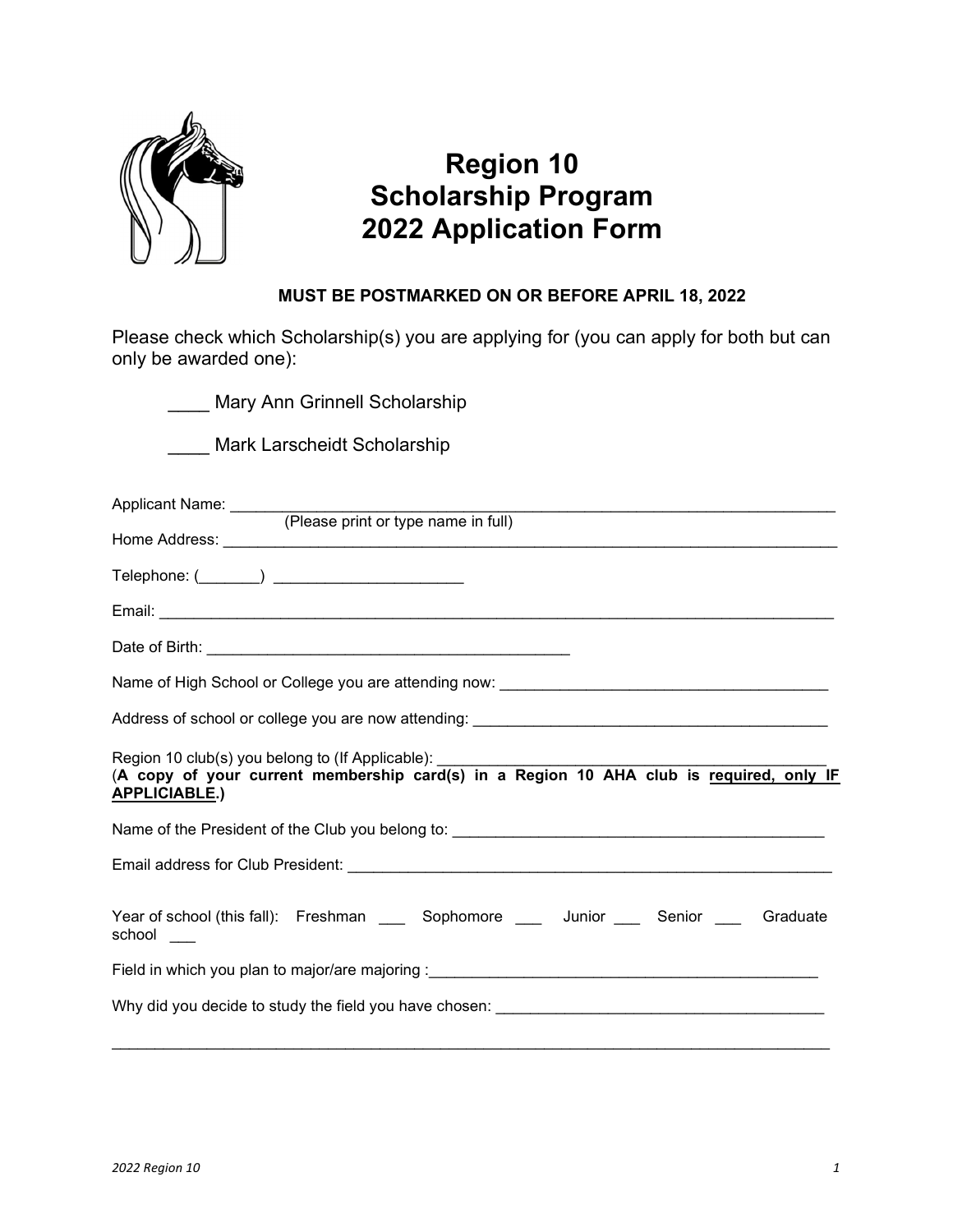If you are a high school senior, indicate name and address of school or college you plan to attend as an incoming freshman.

| Anticipated college costs for the coming year:                                                                                                                                                   |                                      |  | Total Cost: \$________________________            |  |
|--------------------------------------------------------------------------------------------------------------------------------------------------------------------------------------------------|--------------------------------------|--|---------------------------------------------------|--|
|                                                                                                                                                                                                  |                                      |  |                                                   |  |
|                                                                                                                                                                                                  |                                      |  | Room & Board: \$                                  |  |
| College entrance exam scores from tests you took (A photocopy of exam results is required if you<br>took the test.) If you were not able to take the test due to COVID, please note this:        | $ACT \_$                             |  |                                                   |  |
|                                                                                                                                                                                                  | $SAT \_$                             |  |                                                   |  |
|                                                                                                                                                                                                  | Other $\sqrt{2\pi}$                  |  |                                                   |  |
|                                                                                                                                                                                                  | Was not able to take it due to COVID |  |                                                   |  |
|                                                                                                                                                                                                  |                                      |  |                                                   |  |
|                                                                                                                                                                                                  |                                      |  |                                                   |  |
| Additional high Schools that you attended (A photocopy of each transcript is required.)<br>CUM GPA ___________(based on 4.0 scale) ls this GPA Weighted_________ unweighted_______<br>Class Rank |                                      |  | Is this Rank Weighted ________ unweighted _______ |  |
|                                                                                                                                                                                                  |                                      |  |                                                   |  |
|                                                                                                                                                                                                  |                                      |  |                                                   |  |
| Graduating Class Size<br>Higher institutions attended (colleges, technical schools, etc.): (A photocopy of each transcript is<br>required.) This includes PSEO if applicable.                    |                                      |  | Scholastic Average<br>(based on 4.0 scale)        |  |

List any college scholarships you have previously received, by year, name and value:\_\_\_\_\_\_\_\_\_\_\_\_\_\_\_\_

 $\mathcal{L}_\mathcal{L} = \{ \mathcal{L}_\mathcal{L} = \{ \mathcal{L}_\mathcal{L} = \{ \mathcal{L}_\mathcal{L} = \{ \mathcal{L}_\mathcal{L} = \{ \mathcal{L}_\mathcal{L} = \{ \mathcal{L}_\mathcal{L} = \{ \mathcal{L}_\mathcal{L} = \{ \mathcal{L}_\mathcal{L} = \{ \mathcal{L}_\mathcal{L} = \{ \mathcal{L}_\mathcal{L} = \{ \mathcal{L}_\mathcal{L} = \{ \mathcal{L}_\mathcal{L} = \{ \mathcal{L}_\mathcal{L} = \{ \mathcal{L}_\mathcal{$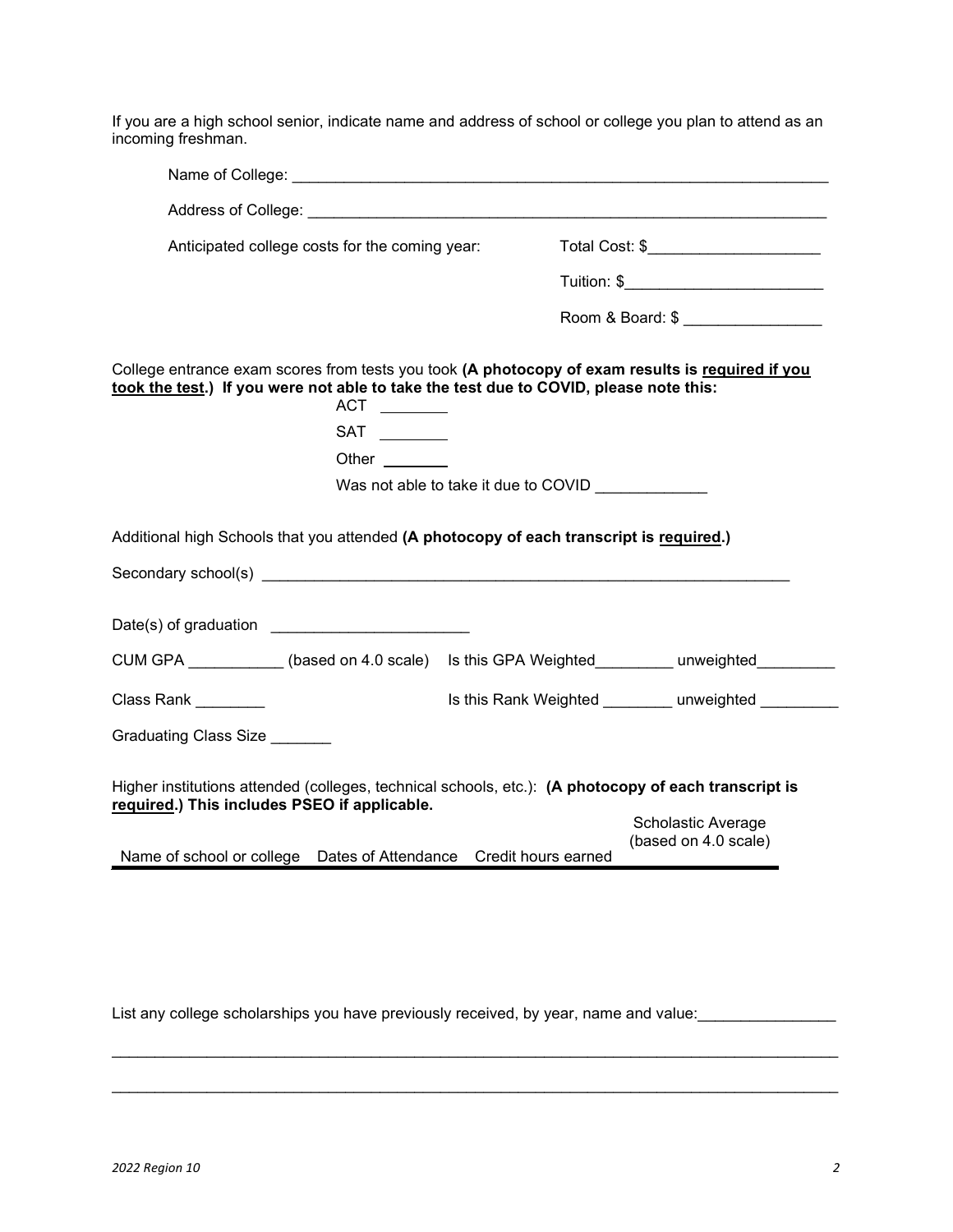Are you or will you be a candidate for any other scholarship(s) this year? If yes, explain:

<u> 1980 - Johann Stoff, deutscher Stoffen und der Stoffen und der Stoffen und der Stoffen und der Stoffen und de</u>

| * Occupation & financial information is required.                                |                                                                                         |
|----------------------------------------------------------------------------------|-----------------------------------------------------------------------------------------|
|                                                                                  | *Adjusted Gross Income                                                                  |
|                                                                                  | *Adjusted Gross Income                                                                  |
|                                                                                  |                                                                                         |
|                                                                                  |                                                                                         |
|                                                                                  | ,我们也不能在这里的时候,我们也不能在这里的时候,我们也不能在这里的时候,我们也不能会不能会不能会不能会不能会不能会不能会。""我们的人,我们也不能会不能会不能        |
|                                                                                  | ,我们也不能在这里的人,我们也不能在这里的人,我们也不能不能不能不能不能不能不能不能不能不能不能。""我们的人,我们也不能不能不能不能不能不能不能不能不能不能不        |
|                                                                                  | How many siblings will be attending college during the school year beginning this fall? |
| *Applicants adjusted gross income: _______________________                       |                                                                                         |
| *Spouse's adjusted gross income, (if married): ____________________              |                                                                                         |
| Explain your need for financial assistance: (attach separate sheet if necessary) |                                                                                         |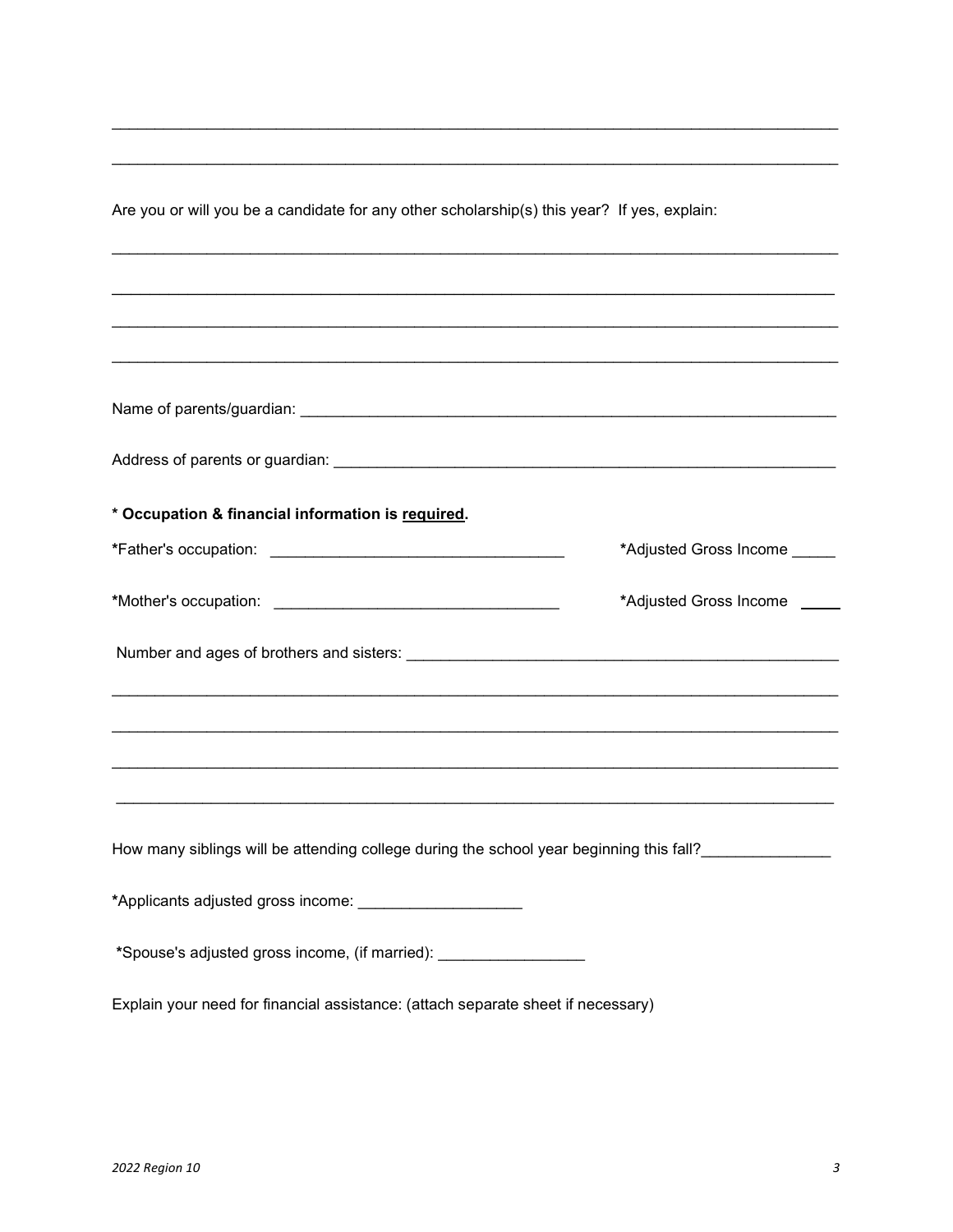Describe your equine related activities: (attach separate sheet if necessary)

Describe your activities and involvement in the Arabian community:

Describe your involvement in your Arabian Club:

What have you done to help promote the Arabian Horse? If you feel you have not promoted your Arabian horse, how can we as an Arabian Community help to promote the Arabian horse to other horse enthusiasts?

If there was one thing to get the youth more involved in the Arabian community, what would that be and how could we as a community go about making that happen: